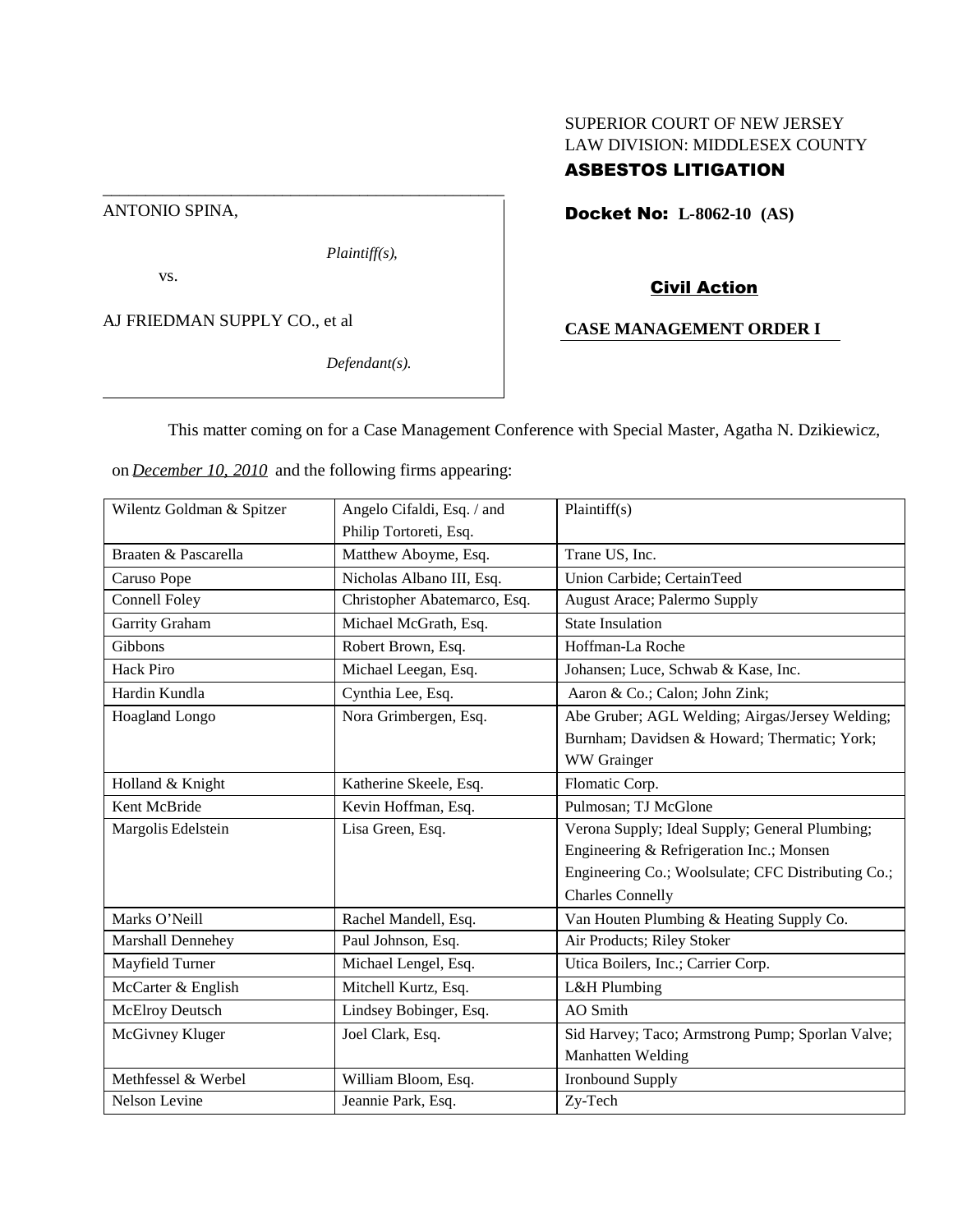| O'Toole Fernandez   | Gary Van Lieu, Esq.            | Dana; Sanders Roofing; PM Industrial; Central |
|---------------------|--------------------------------|-----------------------------------------------|
|                     |                                | Engineering; James Plumbing; National         |
|                     |                                | Combustion; Peerless; Wichiten                |
| Pashman Stein       | Adam Schwartz, Esq.            | <b>Broad Industrial</b>                       |
| Reilly Janiczek     | Jennifer Axelrod, Esq.         | ITT; Cleaver Brooks; Universal Supply         |
| Sedgwick Detert     | Eric Helman, Esq.              | <b>Foster Wheeler</b>                         |
| Segal McCambridge   | Lindsey Foster, Esq.           | <b>Victaulis</b>                              |
| Tierrney Law Office | Mark Turner, Esq.              |                                               |
| Weiner Lesniak      | Victoria Williams Donath, Esq. | Robert A. Keasbey                             |
| Wilbraham Lawler    | Michael Block, Esq.            | Dunphey Smith                                 |
| Wilson Elser        | Melissa Landau, Esq.           | Ductmate                                      |

IT IS on this **13th** day of **December, 2010** *effective from the conference date;*

### ORDERED as follows:

Counsel receiving this Order through computerized electronic medium (E-Mail) shall be deemed by the court to have received a copy of the filed original court document. Any document served pursuant to this Order shall be deemed to be served by mail pursuant to *R*.1:5-2.

Defense counsel shall notify plaintiffs' counsel within thirty (30) days of the date of this Order if their client was incorrectly named in the Complaint. Counsel may be barred from raising this defense at a later time for failure to comply.

### **DISCOVERY**

| January 31, 2011  | Plaintiff shall serve answers to wrongful death interrogatories by this date.                                                                                                                               |
|-------------------|-------------------------------------------------------------------------------------------------------------------------------------------------------------------------------------------------------------|
| January 7, 2011   | Defendants shall serve answers to standard interrogatories by this date.                                                                                                                                    |
| February 28, 2011 | Plaintiff shall propound supplemental interrogatories and document requests by<br>this date.                                                                                                                |
| March 31, 2011    | Defendants shall serve answers to supplemental interrogatories and document<br>requests by this date.                                                                                                       |
| February 28, 2011 | Defendants shall propound supplemental interrogatories and document requests<br>by this date.                                                                                                               |
| March 31, 2011    | Plaintiff shall serve answers to supplemental interrogatories and document<br>requests by this date.                                                                                                        |
| May 31, 2011      | Fact discovery, including depositions, shall be completed by this date. Plaintiff's<br>counsel shall contact the Special Master within one week of this deadline if all<br>fact discovery is not completed. |
| May 31, 2011      | Depositions of corporate representatives shall be completed by this date.                                                                                                                                   |

 $\_$  ,  $\_$  ,  $\_$  ,  $\_$  ,  $\_$  ,  $\_$  ,  $\_$  ,  $\_$  ,  $\_$  ,  $\_$  ,  $\_$  ,  $\_$  ,  $\_$  ,  $\_$  ,  $\_$  ,  $\_$  ,  $\_$  ,  $\_$  ,  $\_$  ,  $\_$  ,  $\_$  ,  $\_$  ,  $\_$  ,  $\_$  ,  $\_$  ,  $\_$  ,  $\_$  ,  $\_$  ,  $\_$  ,  $\_$  ,  $\_$  ,  $\_$  ,  $\_$  ,  $\_$  ,  $\_$  ,  $\_$  ,  $\_$  ,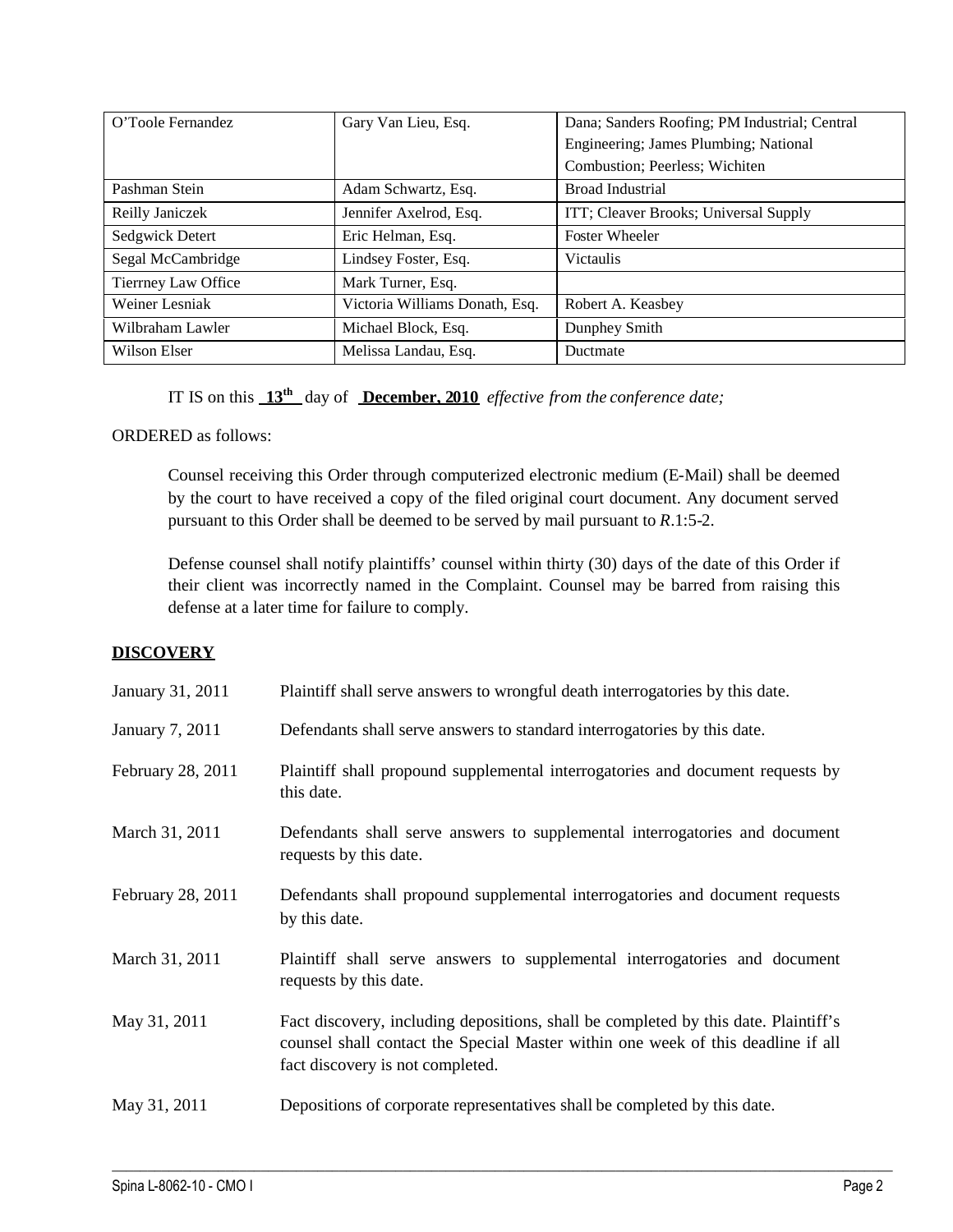### **CASE MANAGEMENT CONFERENCE**

June 2, 2011 @ 9:30am Case Management Conference is scheduled before the Special Master.

#### **SUMMARY JUDGMENT MOTION PRACTICE**

- June 24, 2011 Summary judgment motions limited to product identification issues shall be filed no later than this date.
- July 22, 2011 Last return date for product identification summary judgment motions.

#### **MEDICAL DEFENSE**

- January 31, 2011 Plaintiff shall serve executed medical authorizations by this date.
- February 18, 2011 Any defendant wishing to present a medical defense shall advise all counsel of its intention by entering a Notice of Appearance of Defense Medical Counsel by this date. Any defendant who does not file such an appearance by this date may be foreclosed from asserting a medical defense.
- February 28, 2011 Plaintiff shall serve additional medical expert reports by this date.
- February 28, 2011 Plaintiff is to arrange for the transfer of pathology specimens and x-rays, if any, by this date.
- April 29, 2011 Defendants shall identify its medical experts and serve medical expert reports, if any, by this date.

#### **LIABILITY EXPERT REPORTS**

- June 30, 2011 Plaintiff shall identify its liability experts and serve liability expert reports or a certified expert statement by this date or waive any opportunity to rely on liability expert testimony.
- July 29, 2011 Defendants shall identify its liability experts and serve liability expert reports, if any, by this date or waive any opportunity to rely on liability expert testimony.
- August 26, 2011 Plaintiff shall identify its rebuttal liability experts and serve rebuttal liability expert reports, if any, by this date.

#### **ECONOMIST EXPERT REPORTS**

June 30, 2011 Plaintiff shall identify its expert economists and serve expert economist report(s), if any, by this date or waive any opportunity to rely on economic expert testimony.

 $\_$  ,  $\_$  ,  $\_$  ,  $\_$  ,  $\_$  ,  $\_$  ,  $\_$  ,  $\_$  ,  $\_$  ,  $\_$  ,  $\_$  ,  $\_$  ,  $\_$  ,  $\_$  ,  $\_$  ,  $\_$  ,  $\_$  ,  $\_$  ,  $\_$  ,  $\_$  ,  $\_$  ,  $\_$  ,  $\_$  ,  $\_$  ,  $\_$  ,  $\_$  ,  $\_$  ,  $\_$  ,  $\_$  ,  $\_$  ,  $\_$  ,  $\_$  ,  $\_$  ,  $\_$  ,  $\_$  ,  $\_$  ,  $\_$  ,